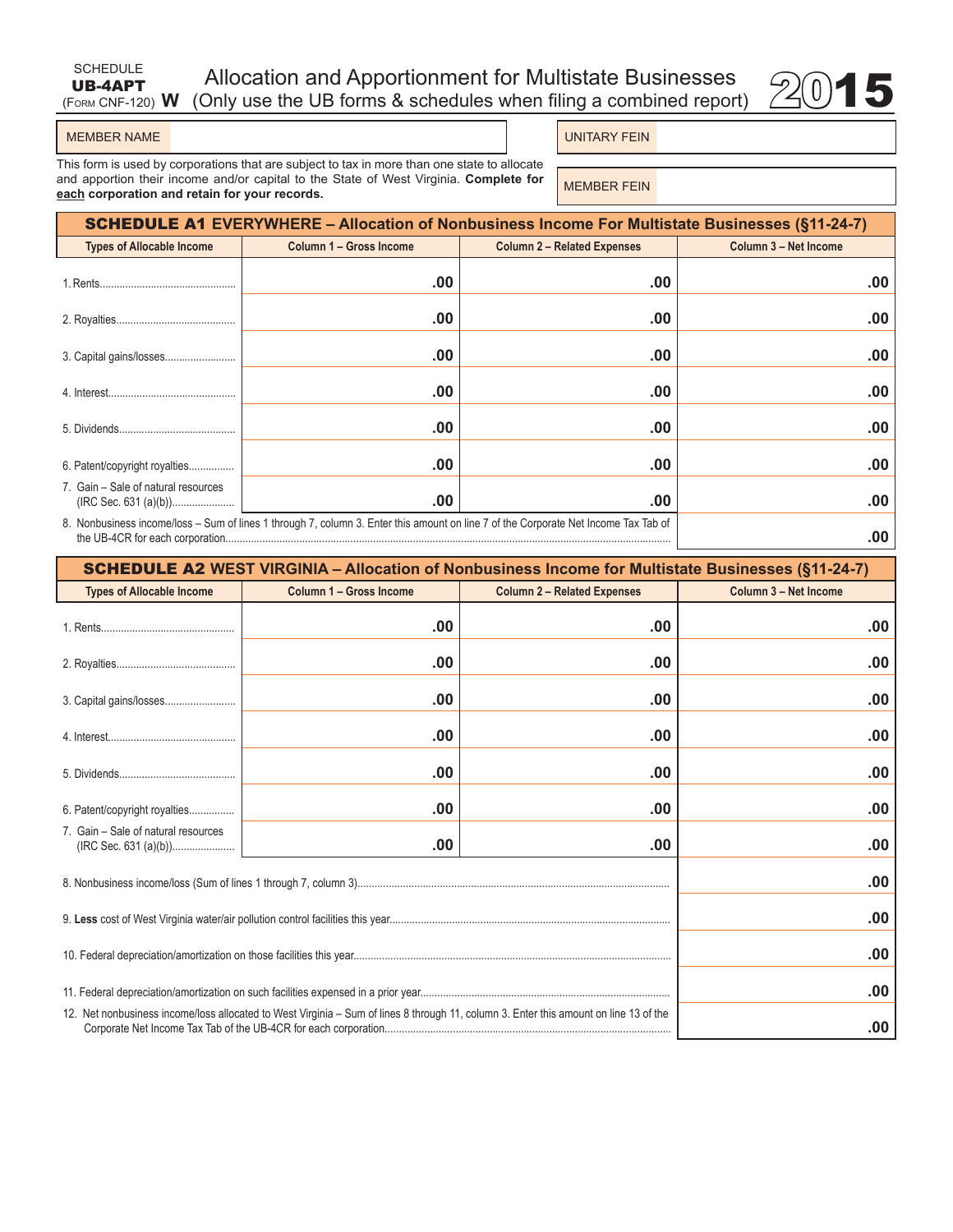| SCHEDULE | Allocation and Apportionment for Multistate Businesses                            |  |
|----------|-----------------------------------------------------------------------------------|--|
|          | UB-4APT Allocation and Apportionment for Multistate Businesses $\mathcal{Q}_0$ 15 |  |



UNITARY FEIN

This form is used by corporations that are subject to tax in more than one state to allocate and apportion their income and/or capital to the State of West Virginia. **Complete for**  and apportion their income and/or capital to the state of west virginia. Complete for **MEMBER FEIN** 

### SCHEDULE B1 **APPORTIONMENT FACTORS FOR MULTISTATE BUSINESSES (§11-24-7 AND §11-23-5)**

**LINES 1 & 2: Divide column 1 by column 2 and enter six (6) digit decimal in column 3. LINE 5: Column 1 – Enter line 3. Column 2 – line 3 less line 4. Divide column 1 by column 2 and enter six (6) digit decimal in column 3.**

| <b>PART 1</b><br><b>REGULAR FACTOR</b> | Column <sub>1</sub><br><b>West Virginia</b>                                                                                                                                                                                                                 | Column <sub>2</sub><br><b>Combined Group Everywhere</b> |  | Column <sub>3</sub><br><b>Decimal Fraction</b> |
|----------------------------------------|-------------------------------------------------------------------------------------------------------------------------------------------------------------------------------------------------------------------------------------------------------------|---------------------------------------------------------|--|------------------------------------------------|
| 1. Total property                      | .00                                                                                                                                                                                                                                                         | .00                                                     |  |                                                |
| 2. Total payroll                       | .00                                                                                                                                                                                                                                                         | .00                                                     |  |                                                |
|                                        | .00                                                                                                                                                                                                                                                         | .00                                                     |  |                                                |
| 4. Sales to purchasers in a            |                                                                                                                                                                                                                                                             |                                                         |  |                                                |
| state where you are not<br>taxable     |                                                                                                                                                                                                                                                             | .00                                                     |  |                                                |
| 5. Adjusted sales                      | .00                                                                                                                                                                                                                                                         | .00                                                     |  |                                                |
| 6. Adjusted sales (enter line 5        | .00                                                                                                                                                                                                                                                         | .00                                                     |  |                                                |
|                                        |                                                                                                                                                                                                                                                             |                                                         |  |                                                |
|                                        | 8. APPORTIONMENT FACTOR - Line 7 divided by the number 4, reduced by the number of factors showing zero in column 2, lines<br>1, 2, 5, and 6. Enter six (6) digits after the decimal. Enter on Form CNF-120, Schedule UB-4CR, Corporate Net Income Tax Tab, |                                                         |  |                                                |

#### PART 2 – MOTOR CARRIER FACTOR **(§11-24-7a)**

**VEHICLE MILEAGE – Use to figure the apportionment factor for Corporate Net Income Tax. Use part 1 to figure the apportionment factor for Business Capital Calculation. Enter column 3 on CNF-120, Schedule UB-4CR, Corporate Net Income Tax Tab, line 11 for EACH corporation.**

| Column <sub>1</sub><br><b>West Virginia</b>                                                                                                                                                                                                                                    | Column <sub>2</sub><br><b>Combined Group Everywhere</b> | Column <sub>3</sub><br>Decimal Fraction (divide column 1 by column 2 and<br>round to six [6] decimal places) |  |  |  |
|--------------------------------------------------------------------------------------------------------------------------------------------------------------------------------------------------------------------------------------------------------------------------------|---------------------------------------------------------|--------------------------------------------------------------------------------------------------------------|--|--|--|
|                                                                                                                                                                                                                                                                                |                                                         |                                                                                                              |  |  |  |
| <b>PART 3 - FINANCIAL ORGANIZATION FACTOR (§11-24-7b and §11-23-5a)</b><br>GROSS RECEIPTS - Enter column 3 on Form CNF-120, Schedule UB-4CR, Corporate Net Income Tax Tab, line 11 and on Form CNF-120, Schedule UB-4CR Business<br>Capital Tab, line 20 for EACH corporation. |                                                         |                                                                                                              |  |  |  |
| Column <sub>1</sub><br><b>West Virginia</b>                                                                                                                                                                                                                                    | Column <sub>2</sub><br><b>Combined Group Everywhere</b> | Column <sub>3</sub><br>Decimal Fraction (divide column 1 by column 2 and<br>round to six [6] decimal places) |  |  |  |
| .00                                                                                                                                                                                                                                                                            | .00                                                     |                                                                                                              |  |  |  |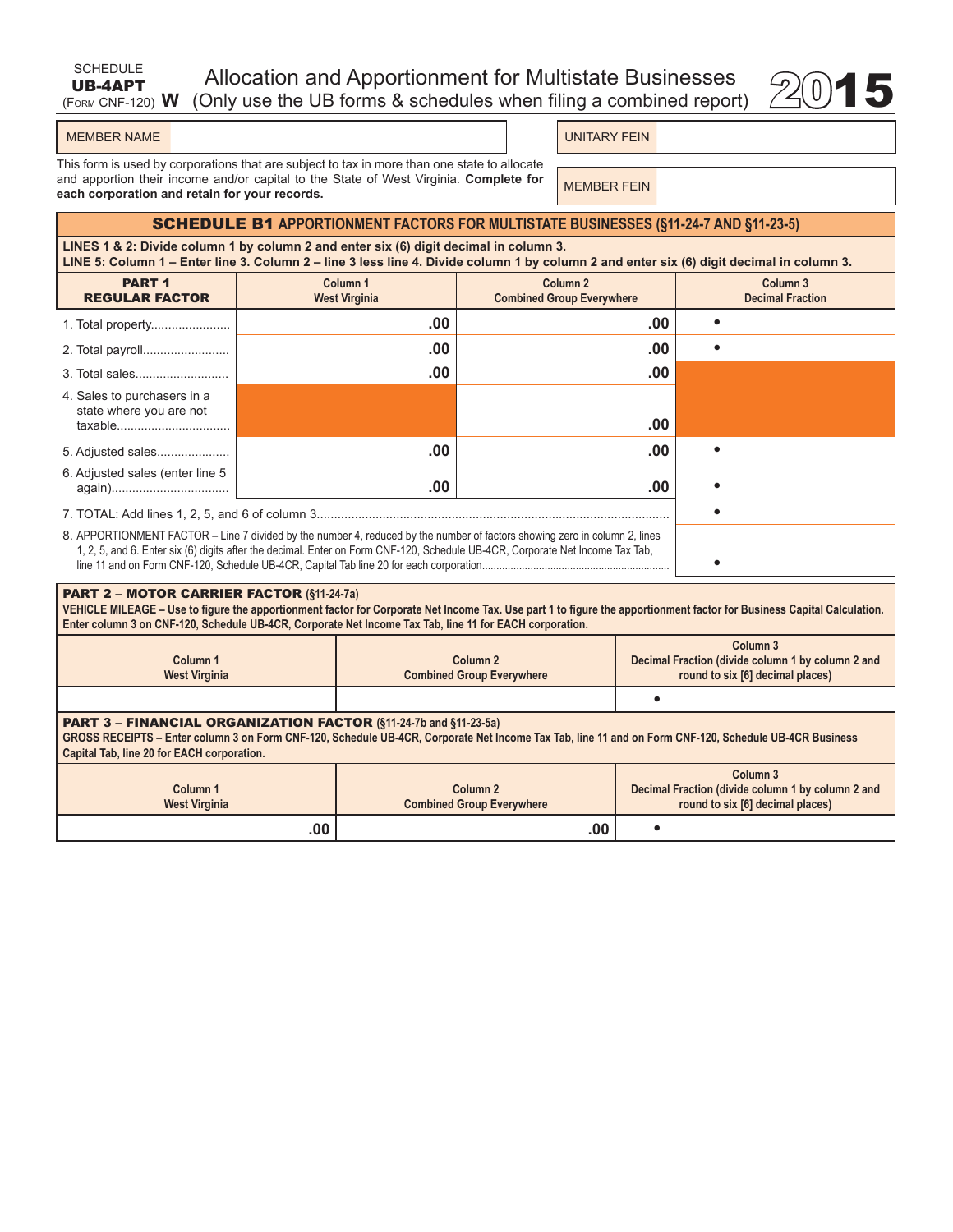| SCHEDULE | <b>Allocation and Apportionment for Multistate Businesses</b>                       |  |
|----------|-------------------------------------------------------------------------------------|--|
|          | <b>UB-4APT</b> Allocation and Apportionment for Multistate Businesses $\otimes$ 015 |  |



(Form CNF-120) **W**

UNITARY FEIN

This form is used by corporations that are subject to tax in more than one state to allocate and apportion their income and/or capital to the State of West Virginia. **Complete for**  and apportion their income and/or capital to the state of west virginia. Complete for **MEMBER FEIN**<br>each corporation and attach to Form UB-4CR.

# SCHEDULE B2 **APPORTIONMENT FACTORS FOR NON-UNITARY MULTISTATE BUSINESSES INCOME (§11-24-7 AND §11-23-5)**

**LINES 1 & 2: Divide column 1 by column 2 and enter six (6) digit decimal in column 3. LINE 5: Column 1 – Enter line 3. Column 2 – line 3 less line 4. Divide column 1 by column 2 and enter six (6) digit decimal in column 3.**

| <b>PART 1</b><br><b>REGULAR FACTOR</b>                                                                                                                                                                                                                      | Column <sub>1</sub><br><b>West Virginia</b> | <b>Column 2</b><br><b>Combined Group Everywhere</b> | Column <sub>3</sub><br><b>Decimal Fraction</b> |
|-------------------------------------------------------------------------------------------------------------------------------------------------------------------------------------------------------------------------------------------------------------|---------------------------------------------|-----------------------------------------------------|------------------------------------------------|
|                                                                                                                                                                                                                                                             | .00                                         | .00                                                 |                                                |
|                                                                                                                                                                                                                                                             | .00                                         | .00                                                 |                                                |
|                                                                                                                                                                                                                                                             | .00                                         | .00                                                 |                                                |
| 4. Sales to purchasers in a                                                                                                                                                                                                                                 |                                             |                                                     |                                                |
| state where you are not                                                                                                                                                                                                                                     |                                             | .00                                                 |                                                |
| 5. Adjusted sales                                                                                                                                                                                                                                           | .00                                         | .00                                                 |                                                |
| 6. Adjusted sales (enter line 5                                                                                                                                                                                                                             | .00                                         | .00                                                 |                                                |
|                                                                                                                                                                                                                                                             |                                             |                                                     |                                                |
| 8. APPORTIONMENT FACTOR – Line 7 divided by the number 4, reduced by the number of factors showing zero in column 2, lines<br>1, 2, 5, and 6. Enter six (6) digits after the decimal. Enter on Form CNF-120, Schedule UB-4CR, Corporate Tab, line 11 and on |                                             |                                                     |                                                |
|                                                                                                                                                                                                                                                             |                                             |                                                     | .00.                                           |
|                                                                                                                                                                                                                                                             |                                             |                                                     | .00                                            |

#### PART 2 – MOTOR CARRIER FACTOR **(§11-24-7a)**

**VEHICLE MILEAGE – Use to figure the apportionment factor for Corporate Income Tax. Use part 1 to figure the apportionment factor for Business Capital Calculation. Enter column 3 on CNF-120, Schedule UB-4CR Corporate tab, line 11 for EACH corporation.**

|                                                                         | Column 1<br><b>West Virginia</b>                                                       | Column <sub>2</sub><br><b>Combined Group Everywhere</b> | Column <sub>3</sub><br>Decimal Fraction (divide column 1 by column 2 and<br>round to six [6] decimal places) |  |
|-------------------------------------------------------------------------|----------------------------------------------------------------------------------------|---------------------------------------------------------|--------------------------------------------------------------------------------------------------------------|--|
|                                                                         |                                                                                        |                                                         |                                                                                                              |  |
| 2                                                                       |                                                                                        | .00                                                     |                                                                                                              |  |
|                                                                         | Non-unitary business income apportioned to West Virginia (line 2 multiplied by line 1) | .00                                                     |                                                                                                              |  |
| <b>PART 3 - FINANCIAL ORGANIZATION FACTOR (§11-24-7b and §11-23-5a)</b> |                                                                                        |                                                         |                                                                                                              |  |

**GROSS RECEIPTS – Enter column 3 on Form CNF-120, Schedule UB-4CR Corporate tab, line 11 and on Form CNF-120, Schedule UB-4CR Capital tab, line 20 for EACH corporation.**

| Column 1<br><b>West Virginia</b>                                                       | Column <sub>2</sub><br><b>Combined Group Everywhere</b> | Column <sub>3</sub><br>Decimal Fraction (divide column 1 by column 2 and<br>round to six [6] decimal places) |
|----------------------------------------------------------------------------------------|---------------------------------------------------------|--------------------------------------------------------------------------------------------------------------|
| .00                                                                                    | .00                                                     |                                                                                                              |
|                                                                                        |                                                         |                                                                                                              |
| Non-unitary business income apportioned to West Virginia (line 2 multiplied by line 1) |                                                         |                                                                                                              |